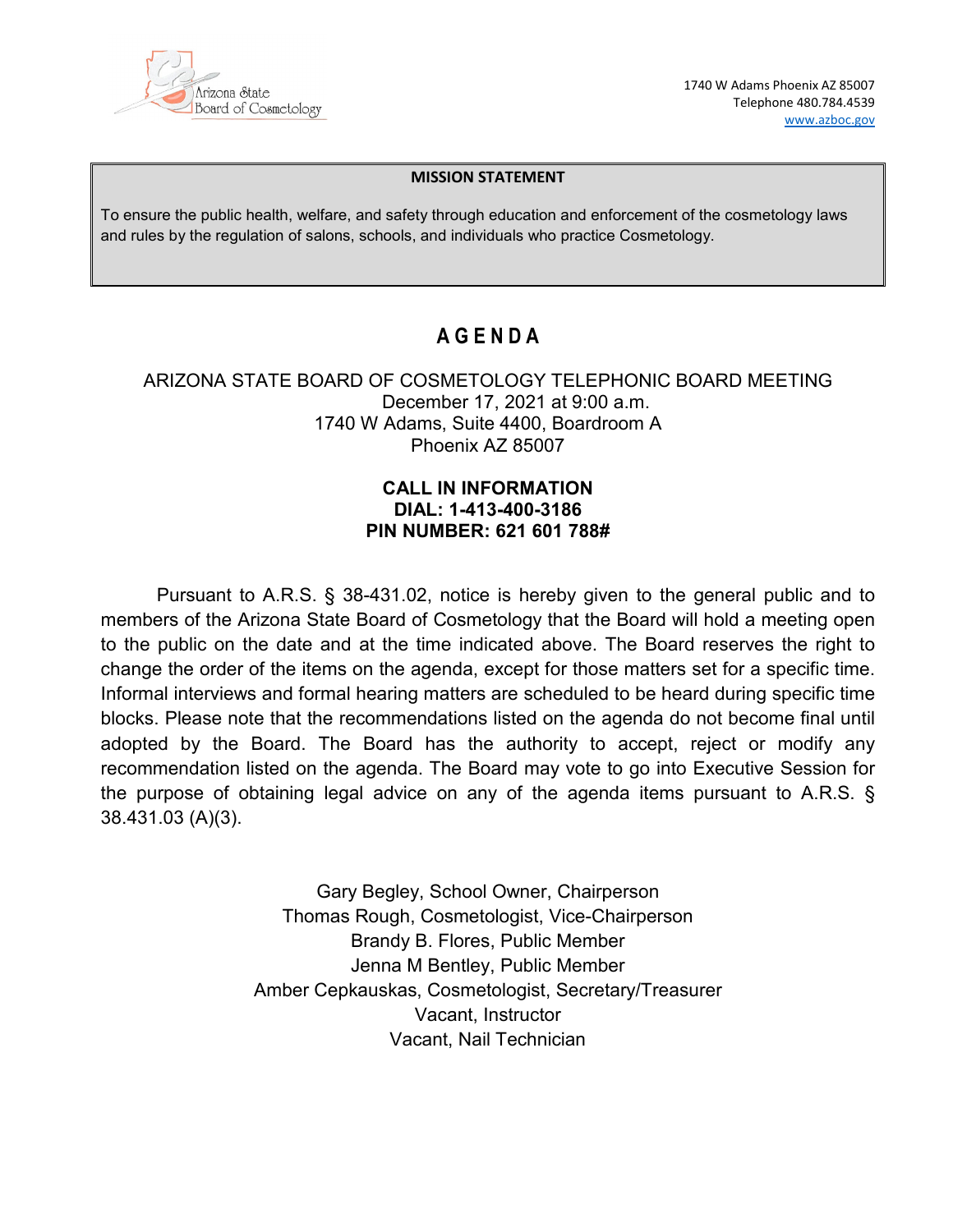- **1. Call to Order**
- **2. Pledge of Allegiance**
- **3. Roll Call of Board Members**
- **4. Roll Call of Board Staff**

# **BOARD BUSINESS**

The Board may vote to go into Executive Session to obtain legal advice pursuant to A.R.S. § 38-431.03 (A) (3)

1. Discussion, Consideration and Possible Action on Approval of Telephonic-Virtual Board Minutes of Novemver 19, 2021.

2. Board Member Declaration of Conflict of Interest.

3. Report and Discussion on 2021 Legislation relating to the Arizona State Board of Cosmetology.

• HB 2029 Consolidation Barber Board/Cosmetology Board

4. Review and Discussion: Professional Credential Services Update Regarding the Arizona Practical Examination Scoring Challenges.

5. Report, Discussion and Possible Action Regarding Proposed Changes to the Current Practical Examination.

6. Welcome and Board Member Dialogue with Visiting Cosmetology Students & Instructors/Faculty.

# **EXECUTIVE DIRECTOR'S REPORT**

- 1. Report, Discussion and Possible Action on Agency Departments.
	- Overview of Board's Financials
	- Personnel, Board Membership and Appointments
	- Licensing/Examination and Provisional Licenses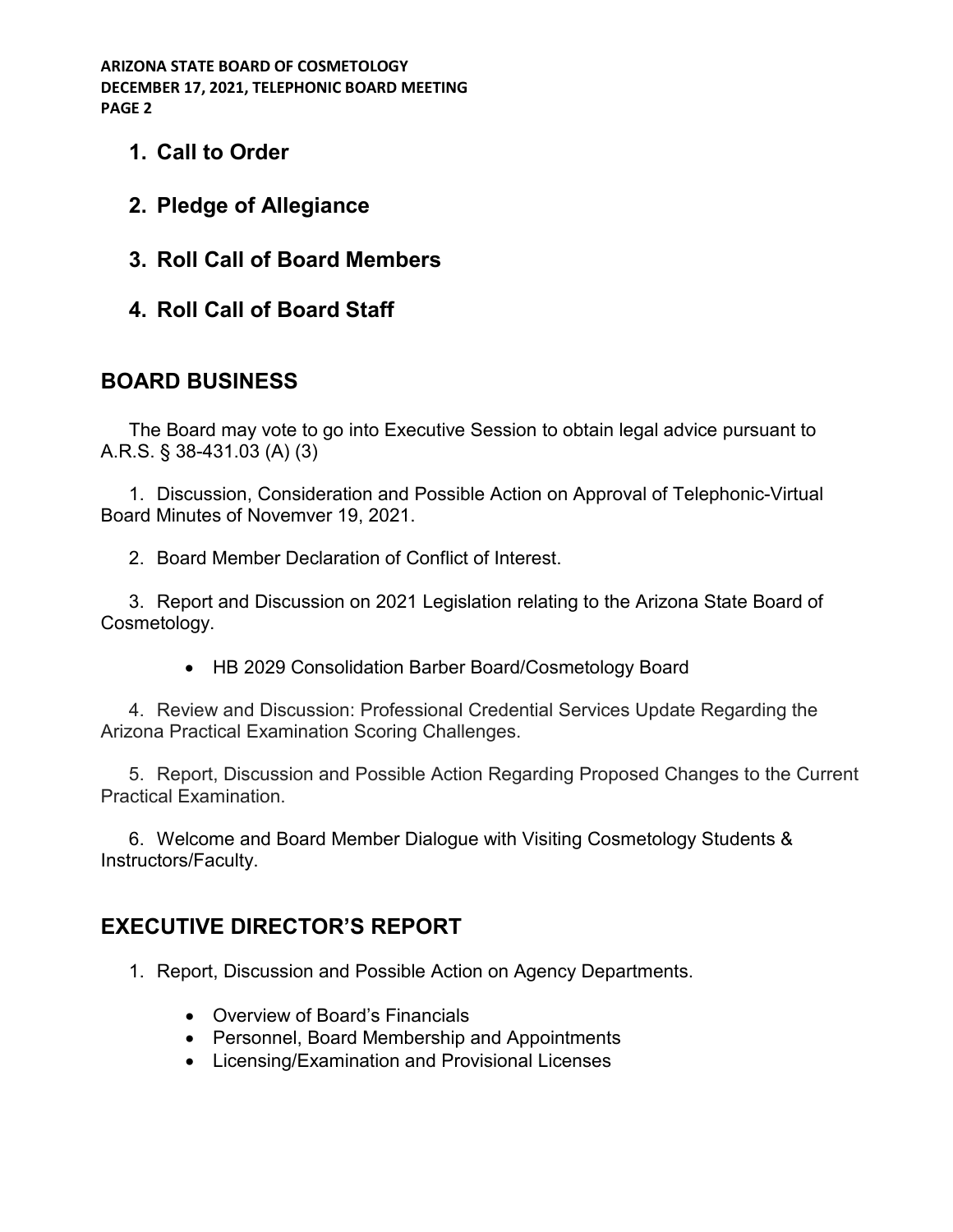2. Summary of Current Events that Affect the Arizona State Board of Cosmetology A.R.S. § 38-431.02 (K).

This is the time for the Chair or Executive Director to give a brief summary on current events that affect the Board. It is informational only and no discussion may occur.

# **CONSENT AGENDA**

The Consent Agenda items may be considered for approval as a single action unless a Board Member or any other interested party wishes to remove the item for discussion.

The Board may vote to go into Executive Session to discuss and consider records exempt by law from public inspection, including the receipt and discussion of information, or testimony that is confidential by State or Federal law on all agenda items under Steps 1, 2 & 3 pursuant to A.R.S. § 38-431.03 (A) (2).

### **STEP 1: COMPLAINT REVIEW**

### **A. Recommended Application Denials A.R.S. § 32-572.**

None

### **B. Recommended Dismissals A.R.S. § 32-573 (B) (1).**

| $\mathbf{1}$ . | 95613       | Imaj Institute School #ASL24<br>Phoenix Photonix Inc.                             | (No evidence found to support allegations) |
|----------------|-------------|-----------------------------------------------------------------------------------|--------------------------------------------|
|                |             | Gary Begley #31400143, President/C.E.O.                                           |                                            |
|                |             | Margaret Begley #'s 71200016 & 31000609, Secretary/Director                       |                                            |
|                |             | <b>CONTINUE - LACK OF QUORUM</b>                                                  |                                            |
| 2.             | 96401       | Fatima Rangel #11900762, Licensee                                                 | (No evidence found to support allegations) |
| 3.             | 97157       | MyShape Med Spa UNLICENSED                                                        | (No evidence found to support allegations) |
|                |             | My Shape Medspa, Owner                                                            |                                            |
| 4.             | 96647/96648 | Tempation Nails & Spa #'s SNT19126 & SAES20836                                    | (Complainant withdrew                      |
|                |             | Tempation Nails & Spa by BT LLC, Owner                                            | complaint-misdiagnosis)                    |
|                |             | Phong Tran #51300146, Member                                                      |                                            |
|                |             | Duong T Nguyen #51600588, Member                                                  |                                            |
| 5.             | 96702/96703 | Aspen Nail Salon #SNT18058 & SAES19040 (No evidence found to support allegations) |                                            |
|                |             | Gregory P Vallejos, Owner                                                         |                                            |
| 6.             | 96708/96709 | Adore Nails Spa #'s SNT19563 & SAES21760                                          | (No evidence found to                      |
|                |             | Pham Tien Thuy Nguyen #51600290, Co-Owner                                         | support allegations)                       |
|                |             | Oanh Thi Bui #51700657, Co-Owner                                                  |                                            |
| 7.             | 96791       | Chi Nails #SNT18949                                                               | (No evidence found to support allegations) |
|                |             | Tien M. Le #50300274, Owner                                                       |                                            |
| 8.             | 96890       | Park Jun Beauty Lab #SCOS31090                                                    | (No evidence found to support allegations) |
|                |             | KB Beauty Lab LLC, Owner                                                          |                                            |
|                |             | Myung-Joo Shin, Member                                                            |                                            |
|                |             | Keumbit Hwang #12100053, Member                                                   |                                            |
| 9.             | 97034       | Fly Girls Boutique & Beauty Bar #SCOS25822                                        | (No evidence found to support              |
|                |             | Angela Crowder, Owner                                                             | allegations)                               |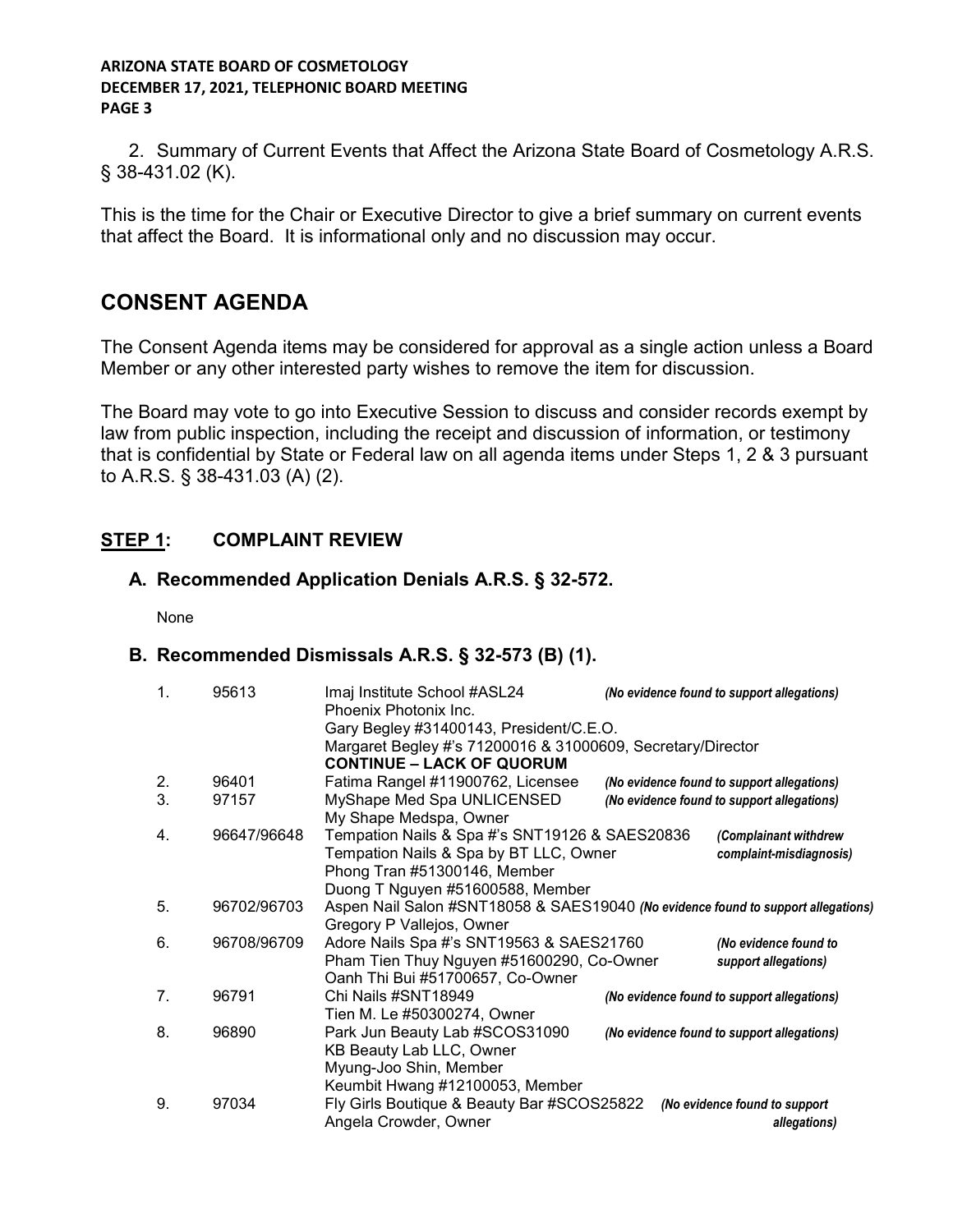#### **DECEMBER 17, 2021, TELEPHONIC BOARD MEETING**

**PAGE 4**

| 10.<br>11. | 97041<br>97054 | Jessica A. Kapki #12000813, Licensee<br>Tucson College of Beauty #CSL44<br>Behind the Chair School of Hair Design LLC, Owner | (No evidence found to support allegations)<br>(No evidence found to support allegations) |
|------------|----------------|------------------------------------------------------------------------------------------------------------------------------|------------------------------------------------------------------------------------------|
|            |                | Michael Hanson, Member/Manager<br>Rochelle Carr,#90229186, Instructor in Charge                                              |                                                                                          |
| 12.        | 97057/97058    | Gelish Nails by Bebe #'s SNT19455 & SAES21599<br>Gelish Nails by Bebe LLC, Owner                                             | (No evidence found to<br>support allegations)                                            |
|            |                | Tuan Trinh #51000328, Member/Manager                                                                                         |                                                                                          |
| 13.        | 97059/97060    | Dip Nail Boutique #'s SNT19459 & SAES21517 (No evidence found to support<br>Dip Nail Boutique 1 LLC, Owner                   | allegations)                                                                             |
|            |                | Honey Go Nails LLC, Member<br>Michelle Duong, Member                                                                         |                                                                                          |
| 14.        | 97077          | Lavender Nails & Spa #SNT19772<br>Lavender Nails & Spa LLC, Owner<br>Nina Tran #51100591, Member                             | (No evidence found to support allegations)                                               |

# **C. Recommended Non-Disciplinary Letter of Concern A.R.S. § 32-573 (B)(2).**

| 1.  | 96340 | One Day Nail Spa #SNT18018<br>One Day Nail Spa LLC, Owner                  | (Found Methyl Methylacryle liquid<br>on November 05, 2020) |
|-----|-------|----------------------------------------------------------------------------|------------------------------------------------------------|
|     |       | Phuong Thi Vo #51000057, Member<br>Si Le, Member                           |                                                            |
| 2.  | 96530 | The Balayab Hair Salon #SCOS30051<br>Erika Staten #10801193, Owner/Manager | (Inactive Establishment License)                           |
| 3.  | 96531 | Beauty & Bliss! LLC #SCOS28030                                             | (Inactive Establishment License)                           |
|     |       | Beauty & Bliss! LLC, Owner                                                 |                                                            |
|     |       | Lorenza F. De Santos #59817977, member                                     |                                                            |
|     |       | Jorge Santos, Member                                                       |                                                            |
| 4.  | 96533 | Salon V.I.P. #SCOS31201                                                    | (Inactive Personal License)                                |
|     |       | Salon Tresseye LLC, Owner                                                  |                                                            |
|     |       | David Sanchez, Manager                                                     |                                                            |
|     |       | Erica Hernandez #11102128, Manager                                         |                                                            |
| 5.  | 96551 | Primp Lounge#SCOS26731                                                     | (Inactive Establishment License)                           |
|     |       | Jaime Woehr #10800088, Owner                                               |                                                            |
|     |       | Stacy ladin #11100124, Owner                                               |                                                            |
|     |       | Heather Lynn Goebel #11100440, Owner                                       |                                                            |
| 6.  | 96559 | Azul Day Spa #SCOS30121                                                    | (Display of license and sanitiation                        |
|     |       | Azul Nail Spa LLC, Owner                                                   | violations found on March 19, 2021)                        |
|     |       | Phat Thai #11701704, Member                                                |                                                            |
| 7.  | 96560 | Marissa Penney #11700071, Licensee                                         | (Unlicensed Establishment)                                 |
| 8.  | 96561 | Madelyn M. Birt #11801006                                                  | (Unlicensed Establishment)                                 |
| 9.  | 96590 | Star Nails & Wax #SNT19864                                                 | (Found Methyl Methylacryle liquid                          |
|     |       | Thien Kieu Thi Ho #50600820, Owner                                         | on March 29, 2021)                                         |
| 10. | 96591 | Revive Eva #SNT19337                                                       | (Found Methyl Methylacryle liquid                          |
|     |       | Revive Eva LLC, Owner                                                      | on March 30, 2021)                                         |
|     |       | Eva Hai Thi Huynh #11000268, Member<br>Thuan H. vo #11100388, Member       |                                                            |
| 11. | 96597 |                                                                            |                                                            |
|     |       | Pro Styles Barbershop #SCOS27874<br>Levi's Ventures LLC, Owner             | (Inactive Establishment License)                           |
|     |       |                                                                            |                                                            |
| 12. | 96602 | Markiel Levive, Member                                                     |                                                            |
|     |       | Adore Nail Spa #SAES21760<br>Adore Nail Spa LLC, Owner                     | (Inactive Establishment License)                           |
|     |       |                                                                            |                                                            |
|     |       | Tien Thuy Nguyen Pham #51600290, Member<br>Bui Oahn Thi, Member            |                                                            |
|     |       | Kim Loan Vu, Member                                                        |                                                            |
|     |       |                                                                            |                                                            |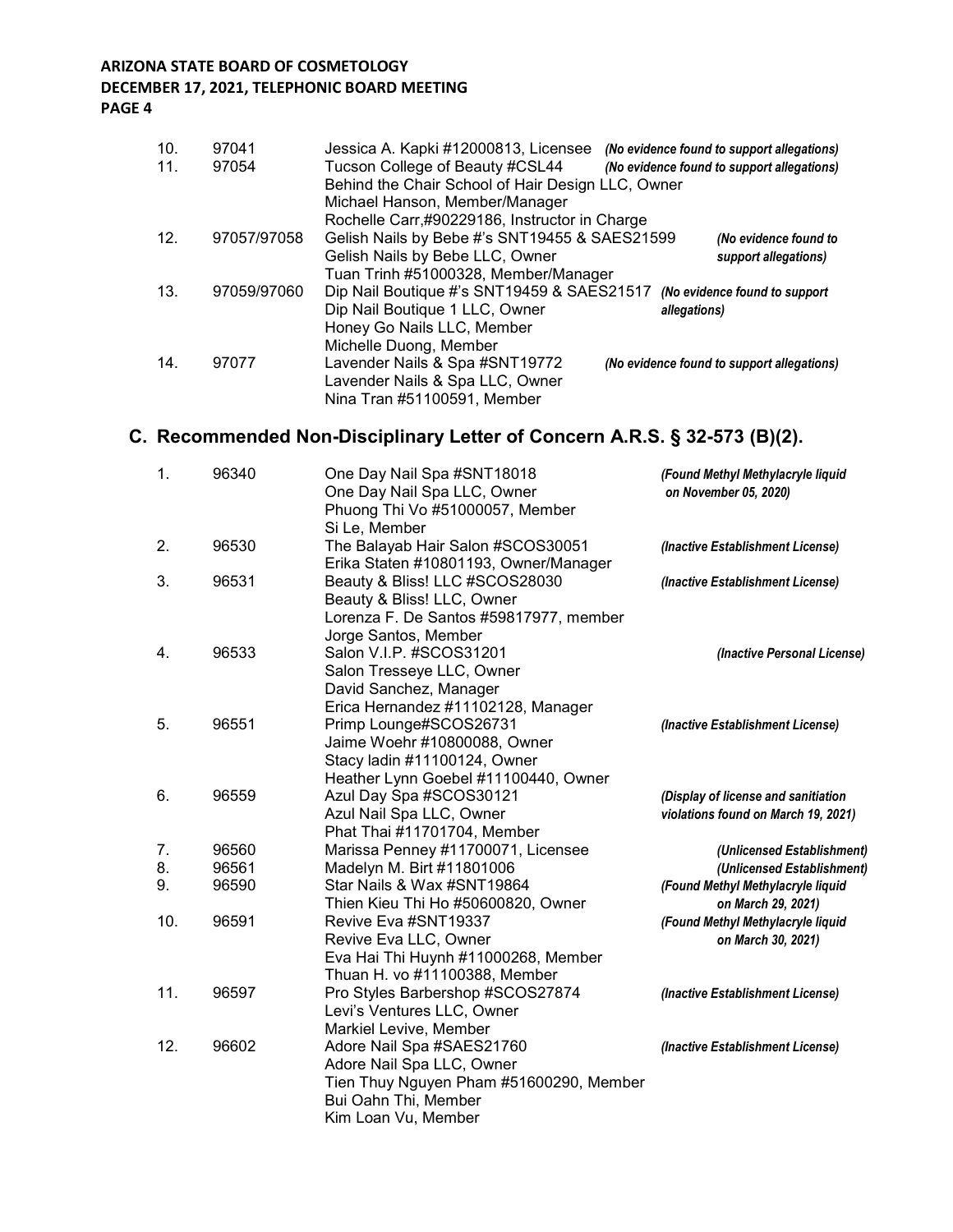### **DECEMBER 17, 2021, TELEPHONIC BOARD MEETING**

**PAGE 5**

| 13. | 96603       | Moriah Nails & Spa #SNT18641<br>Imagine Greater Beauty and Service LLC, Owner<br>Linh Lam Nguyen, Member | (Inactive Establishment License and display of<br>personal license) |
|-----|-------------|----------------------------------------------------------------------------------------------------------|---------------------------------------------------------------------|
|     |             | Angela Nguyen #51300208, Member                                                                          |                                                                     |
|     |             | Quen Le #50601107, Member                                                                                |                                                                     |
| 14. | 96608       | Au Reve Salon & Spa #SCOS20694                                                                           | (Inactive Establishment License)                                    |
|     |             | Tes Reyes LLC, Owner                                                                                     |                                                                     |
|     |             | Wendy Kolesar #58800354, Member                                                                          |                                                                     |
| 15. | 96638       | TLC Aesthetics #SAES19980<br>TLC Aesthetics LLC, Owner                                                   | (Inactive Establishment License)                                    |
|     |             | Christina Wilson #30800018, Member                                                                       |                                                                     |
| 16. | 96739       | Visual Impact LLC #SCOS26992                                                                             | (Inactive Establishment License)                                    |
|     |             | Visual Impact LLC, Owner                                                                                 |                                                                     |
|     |             | Alberto Martinez #10601420, Member                                                                       |                                                                     |
| 17. | 96748       | Michelle's Beautique and Salon #SCOS28383                                                                | (Display of personal license)                                       |
|     |             | DM Eaton LLC, Owner                                                                                      |                                                                     |
|     |             | Michelle Annette Eaton #18501391, Member                                                                 |                                                                     |
|     |             | Dale Duane Eaton, Member                                                                                 |                                                                     |
| 18. | 96767/96768 | At Elle Nails #'s SNT18723 & SAES20135                                                                   | (Inactive Establishment License)                                    |
|     |             | At Elle Nails LLC, Owner                                                                                 |                                                                     |
|     |             | Tuyet T. Phan #'s 51000487 & 31400079, Member<br>Andy Q. Tran, Member                                    |                                                                     |
| 19. | 96777       | M & M Hair Salon #SCOS26725                                                                              | (Inactive Establishment License)                                    |
|     |             | Mirna A. Jimenez, Owner                                                                                  |                                                                     |
|     |             | Jose M. Robes, Owner                                                                                     |                                                                     |
| 20. | 96778/96779 | TT Nail and Spa #'s SNT18328 & SAES19463                                                                 | (Inactive Establishment and Personal                                |
|     |             | TT Nail and Spa LLC, Owner                                                                               | Licenses)                                                           |
|     |             | Thien Kim Hoan Nguyen #51500671, Member                                                                  |                                                                     |
| 21. | 96780       | Nails and Spa by Cindy LLC #SNT18522                                                                     | (Inactive personal license)                                         |
|     |             | Nails and Spa by Cindy LLC, Owner                                                                        |                                                                     |
|     |             | Mary Don Nguyen #51700114, Member                                                                        |                                                                     |
| 22. | 96781       | Beauty Unleashed #SCOS30225                                                                              | (Inactive Establishment License)                                    |
|     |             | Johnathan D. Sullivan #11801313, Owner<br>China Coleman #11401477, Owner                                 |                                                                     |
| 23. | 96784       | Indulgence Salon LLC #SCOS17077                                                                          | (Inactive Establishment License)                                    |
|     |             | Indulgence Salon LLC, Owner                                                                              |                                                                     |
|     |             | Djonda Kay Bretall #'s 51800075 & 30700644, Member                                                       |                                                                     |
|     |             | Tara Rachell Emerson #10332773                                                                           |                                                                     |
| 24. | 96792       | Lava Nails #SNT15162                                                                                     | (Found Methyl Methylacryle liquid on January 6, 2021)               |
|     |             | Steven Thanh Nguyen #59600995, Owner                                                                     |                                                                     |
| 25. | 96794       | La Tranquil Spa #SAES19868                                                                               | (Inactive Establishment License)                                    |
|     |             | O'Sun LLC, Owner                                                                                         |                                                                     |
|     |             | Rujing Cao #11302123, Member<br>The Style Lounge Salon #SCOS26275                                        |                                                                     |
| 26. | 96806       | Nicole Munoz #10701507, Owner                                                                            | (Display of establishment license)                                  |
| 27. | 96807       | Super cuts #SCOS24635                                                                                    | (Unlicensed Establishment)                                          |
|     |             | Phoenix SC Management Inc., Owner                                                                        |                                                                     |
|     |             | Cynthia A. Zezuto, Member                                                                                |                                                                     |
| 28. | 96808       | Solar Nail & Spa #SNT18446                                                                               | (Found sanitation iolations found on                                |
|     |             | Ly Thi Nguyen, Owner                                                                                     | March 16, 2021)                                                     |
| 29. | 96809       | Cobble Stone Spa & Nails #SNT17666                                                                       | (Found sanitation iolations found                                   |
|     |             | Cobble Stone Spa & Nails LLC, Owner                                                                      | on March 26, 2021)                                                  |
|     |             | Thanh V Su #50000489, Member                                                                             |                                                                     |
| 30. | 96812       | Marina's Beauty Spot #SCOS27232                                                                          | (Inactive Establishment License)                                    |
|     |             | Marina's Beauty Spot LLC, Owner                                                                          |                                                                     |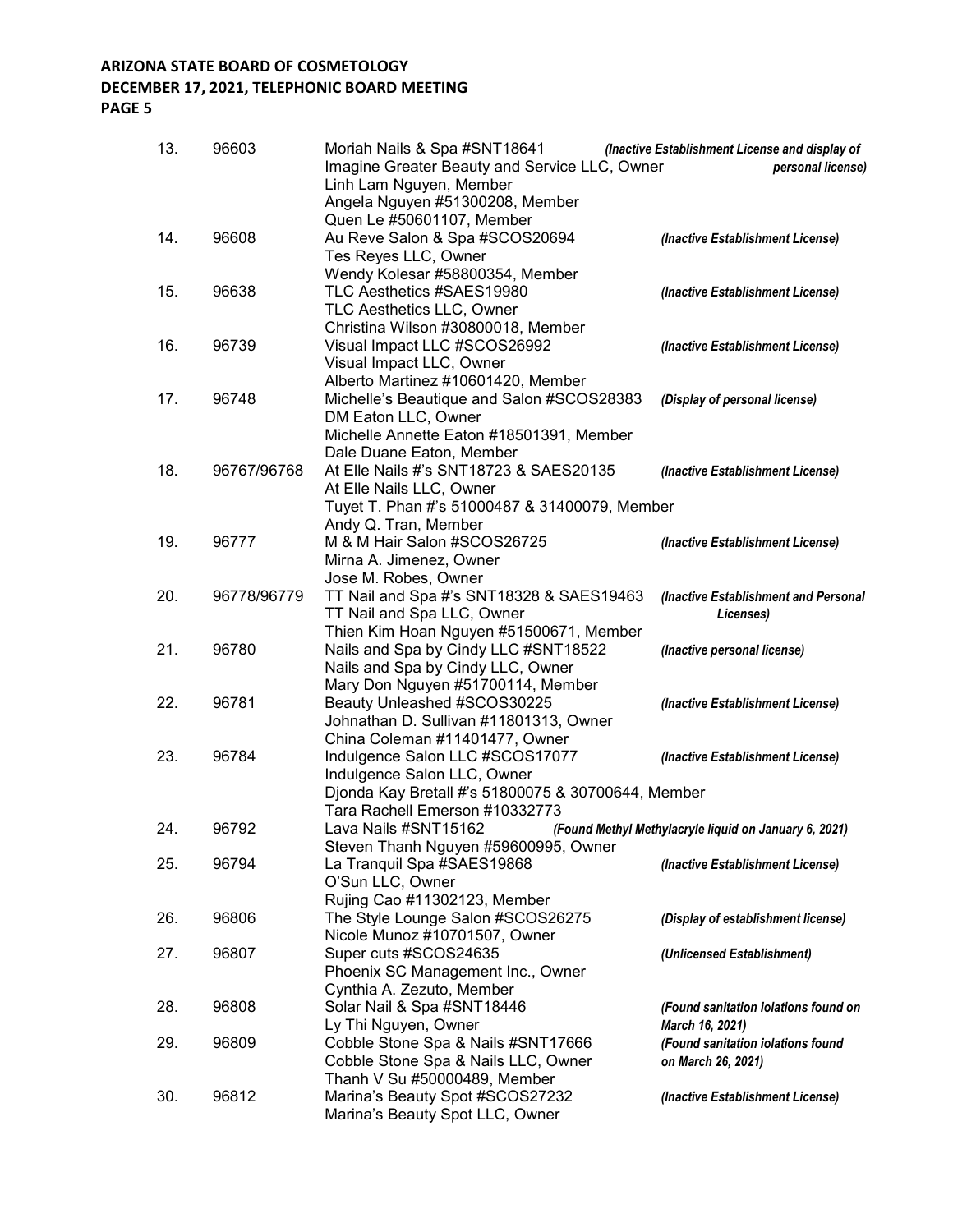### **DECEMBER 17, 2021, TELEPHONIC BOARD MEETING**

|     |             | Luis Carrillo #11300993, Member                                             |                                                    |
|-----|-------------|-----------------------------------------------------------------------------|----------------------------------------------------|
| 31. | 96817       | Tipsi Nail Spa Lounge #SNT19054                                             | (Found Methyl Methylacryle liquid                  |
|     |             | Tipsi Nail Spa Lounge LLC, Owner                                            | on April 26, 2021)                                 |
|     |             | Ngoc M Van #50700782, Member                                                |                                                    |
| 32. | 96818       | Lanna's Nail & Spa #SNT18475                                                | (Found Methyl Methylacryle liquid                  |
|     |             | Alex Nguyen #50900326, Owner                                                | on April 29, 2021)                                 |
| 33. | 96830       | Studio 6 #SCOS24101                                                         | (Display of establishment license)                 |
|     |             | Robin French #10200769, Owner                                               |                                                    |
|     |             | Vanessa Sage #10501741, Owner                                               |                                                    |
| 34. | 96849       | Vien Nails #SNT15904                                                        | (Found Methyl Methylacryle liquid on May 14, 2021) |
|     |             | April Diep Vu #50400878, Owner                                              |                                                    |
| 35. | 96858       | Claudia Griego #10300213, Licensee                                          | (Unlicensed Establishment)                         |
| 36. | 96910/96911 | Le's Nails & Spa #'s SNT19635 & SAES21937                                   | (Inactive Establishment License)                   |
|     |             | Le's Nails & Spa LLC, Owner                                                 |                                                    |
|     |             | Hoang Trong Le, Member                                                      |                                                    |
| 37. | 96941       | Hair Theory #SCOS24102                                                      | (Inactive Establishment License)                   |
|     |             | Lindsey Frances Sacco #10600085, Owner                                      |                                                    |
| 38. | 96948       | Motherhood Massage and Spa #SNT19912                                        | (Display of Establishment and                      |
|     |             | Katherine S. Anderson #50800722                                             | Personal license)                                  |
| 39. | 96955/96956 | Elle's Nails & Spa 1 #'s SNT17081 & SAES17562                               | (Display of personal license)                      |
|     |             | Ellei's Nails & Spa 1 LLC, Owner                                            |                                                    |
|     |             | Quynhai T Le #50100557, Member                                              |                                                    |
| 40. | 96982       | Great Clips #SCOS11989                                                      | (Found Leather storage)                            |
|     |             | John Varga, Owner                                                           |                                                    |
|     |             | Susanne Vogrin, Owner                                                       |                                                    |
| 41. | 97013       | Salon Beaubien #SCOS26122                                                   |                                                    |
|     |             | Salon Beaubien LLC, Owner                                                   | (Inactive Establishment License)                   |
|     |             | Allison Rollins #19800401, Member                                           |                                                    |
| 42. | 97015       | Lo Nouveau Salon #SCOS25755                                                 |                                                    |
|     |             | Oliver Ray Porter Jr. #11000745, Owner                                      | (Inactive Establishment License)                   |
| 43. | 97027       | Astonish Studio #SCOS30607                                                  |                                                    |
|     |             |                                                                             | (Found Leather storage)                            |
| 44. | 97031       | Sari Yanishesky #10600990, Owner<br>Arte Y Creacion Beauty Salon #SCOS14797 |                                                    |
|     |             | Ramona Chavarria, Owner                                                     | (Inactive Establishment License)                   |
| 45. | 97044       | My Nails Venture #SAES19878                                                 |                                                    |
|     |             | My Nails Venture LLC, Owner                                                 | (Inactive personal license)                        |
|     |             | Linh Ngoc Nguyen #32000042, Member                                          |                                                    |
| 46. | 97101       | Azure Nail and Hair Studio #SCOS30776                                       |                                                    |
|     |             | Sabrina Greenwood #50600295, Owner                                          | (Inactive Establishment and Personal               |
| 47. | 97108       | Amy Texeira#SCOS30526                                                       | License)                                           |
|     |             | Amy Texiera #11501810, Owner                                                | (Inactive Establishment License)                   |
| 48. | 97110       | The Ashley Method LLC #SCOS29414                                            | (Inactive Establishment and Personal               |
|     |             | The Ashley Method LLC, Owner                                                |                                                    |
|     |             | Ashley Krison #10501012, Member                                             | License)                                           |
|     | 97111       | A New Hue #SCOS24044                                                        |                                                    |
| 49. |             | Michelle Demarco #10500711, Owner                                           | (Inactive Establishment License)                   |
|     |             |                                                                             |                                                    |
|     |             | Desiree Hutching #10121814, Owner                                           |                                                    |
|     |             | Chantel S. Huth #10801943, Owner<br>Come For Nails #SNT15851                |                                                    |
| 50. | 97121       |                                                                             | (Inactive Establishment License)                   |
|     |             | Thuy Minh Ngoc Pham #'s 30900026 & 59920087                                 |                                                    |
| 51. | 97123       | Root Salon K & C LLC #SCOS31098                                             | (Display of sign and establishment                 |
|     |             | Root Salon K & C LLC, Owner                                                 | license)                                           |
|     |             | Kashmir Beamish #10601565, Member                                           |                                                    |
|     |             | Casey Reminder #10501217, Member                                            |                                                    |
| 52. | 97128       | JBraun Salon Spa #SCOS24309                                                 | (Inactive Establishment License)                   |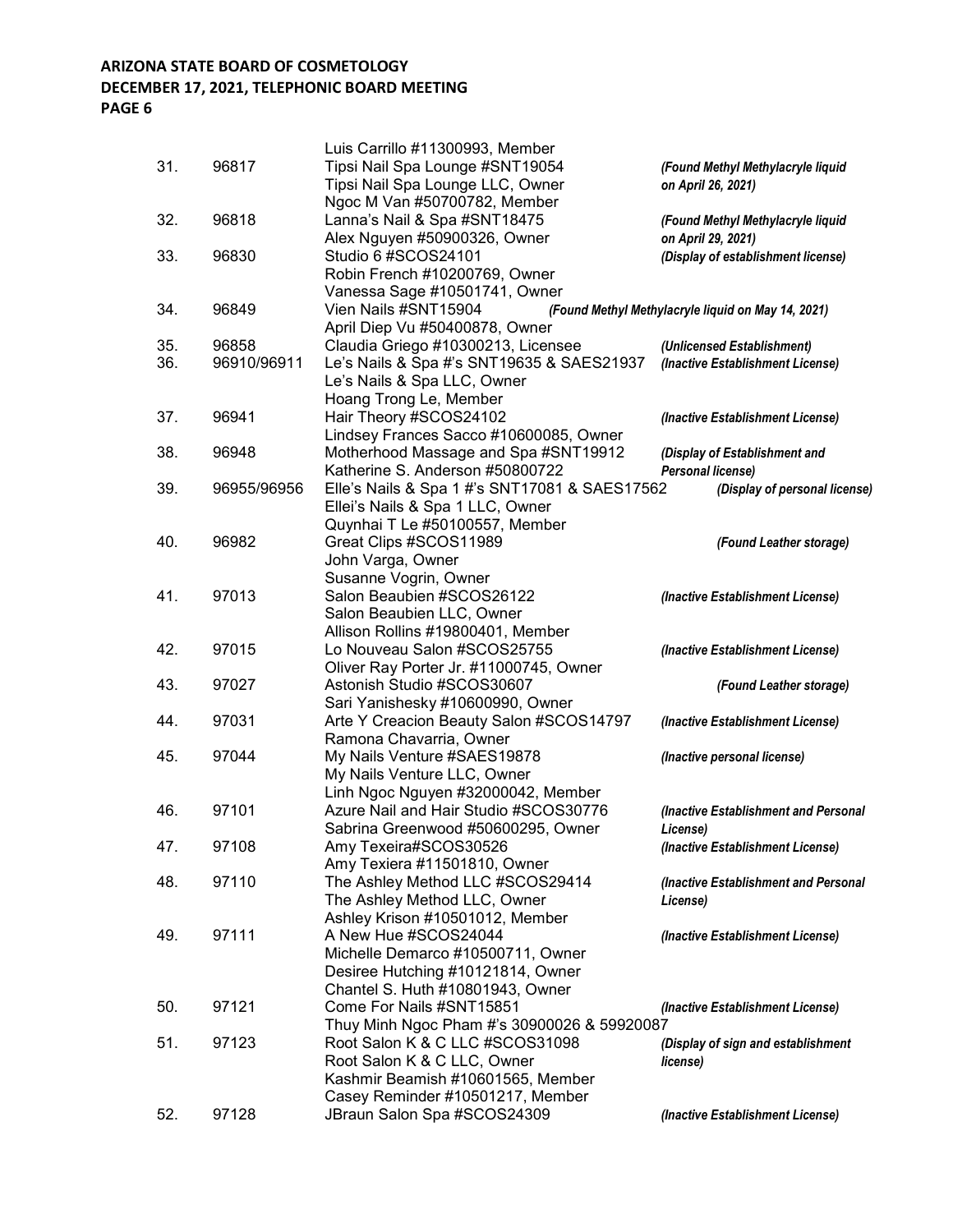|     |             | JBraun Salon Spa LLC, Owner<br>Andrew C. Bruan, Manager                     |                                  |
|-----|-------------|-----------------------------------------------------------------------------|----------------------------------|
|     |             | Josephine C. Bruan #12202426, Member                                        |                                  |
| 53. | 97137       | The Grecian Beauty #SCOS10686                                               | (Inactive Establishment License) |
|     |             | Terri R. Smidt #18801270, Owner                                             |                                  |
|     |             | Robin L. Lueck #17820519, Owner                                             |                                  |
| 54. | 97143/97146 | Lynns Nails & Spa #'s SNT19711 & SAES22093 (Inactive Establishment License) |                                  |
|     |             | Hong Thi Thu Nguyen #'s 50400662 & 30500300, Owner                          |                                  |

# **D. Recommended Informal Interview or Negotiation Terms A.R.S. § 32-573 (C) (D).**

| 1.  | 95186       | Taglio Salon #SCOS26482                                     |
|-----|-------------|-------------------------------------------------------------|
|     |             | RC Salon Systems LTD, Owner                                 |
|     |             | Thomas Rough #19501024, Director/President                  |
|     |             | Lisa Rough, Director/President                              |
|     |             | <b>CONTINUE - LACK OF QUORUM</b>                            |
| 2.  | 95978       | Imaj Institute School #ASL24                                |
|     |             | Phoenix Photonix Inc. - Imaj Institute                      |
|     |             | Gary Begley #31400143, President/C.E.O.                     |
|     |             | Margaret Begley #'s 71200016 & 31000609, Secretary/Director |
|     |             | <b>CONTINUE - LACK OF QUORUM</b>                            |
| 3.  | 96384       | Ulta Beauty #SCOS24527                                      |
|     |             | Ulta Salon Cosmetic & Fragrance Inc., Owner                 |
|     |             | Mary Dillion, CEO                                           |
|     |             | Scott Settersten, CFO                                       |
|     |             | Chris Lialios, Vice-President                               |
|     |             | Robert Guttman, General Counsel                             |
|     |             | Jodi Snedigar, Director                                     |
| 4.  | 96441       | Bliss Nail Spa #SNT19592                                    |
|     |             | <b>KQC LLC, Owner</b>                                       |
|     |             | Kevin Nguyen, Member                                        |
|     |             | Quan Hoang Dang, Member                                     |
| 5.  | 96506       | Fly Girls Boutique & Beauty Bar #SCOS25822                  |
|     |             | Angela Crowder, Owner                                       |
| 6.  | 96579       | Lisa Marie Mode #10802242, Licensee                         |
| 7.  |             | 96585/96586 & Winn Nails #'s SNT17708 & SAES18518           |
|     | 97131&      | Boc Van Nguyen, #50400435, Owner                            |
|     | 97106/97107 | Winn Nails #'s SNT19894 & SAES22514                         |
|     |             | Yen Li Thi Tran #'s 50700474 & 31300207                     |
| 8.  | 96652       | L & N Nails #SCOS27736                                      |
|     |             | Le Trong Ho #5140229, Owner                                 |
| 9.  | 96842/96843 | Jonivy Nails #'s SNT19427 & SAES21464                       |
|     |             | Jonathan Kieu #51800577, Owner                              |
|     |             | Ivy Chau Tran #'s 51800575 & 31801104                       |
| 10. | 96844       | Top Nail #SCOS23267                                         |
|     |             | Michelle Chan Ta #11001093, Owner                           |
| 11. | 96846       | Salon By Houston #SCOS20233                                 |
|     |             | Barbara Houston #11001158, Owner                            |
| 12. | 96847       | Parker Nails & Spa #'s SNT17292 & SAES17862                 |
|     |             | Brandy Ngoc Nguyen #51000290, Owner/Manager                 |
| 13. | 96861&      | Grand Nail Lounge #UNLICENSED                               |
|     | 97175&      | Kevin Nguyen #51000300, Member                              |
|     | 97176       | Long Nguyen #50900352, Member                               |
| 14. | 96870/96936 | D & K #'s SNT16158 & SAES16545                              |
|     |             | Anh My Thi #50400256, Owner                                 |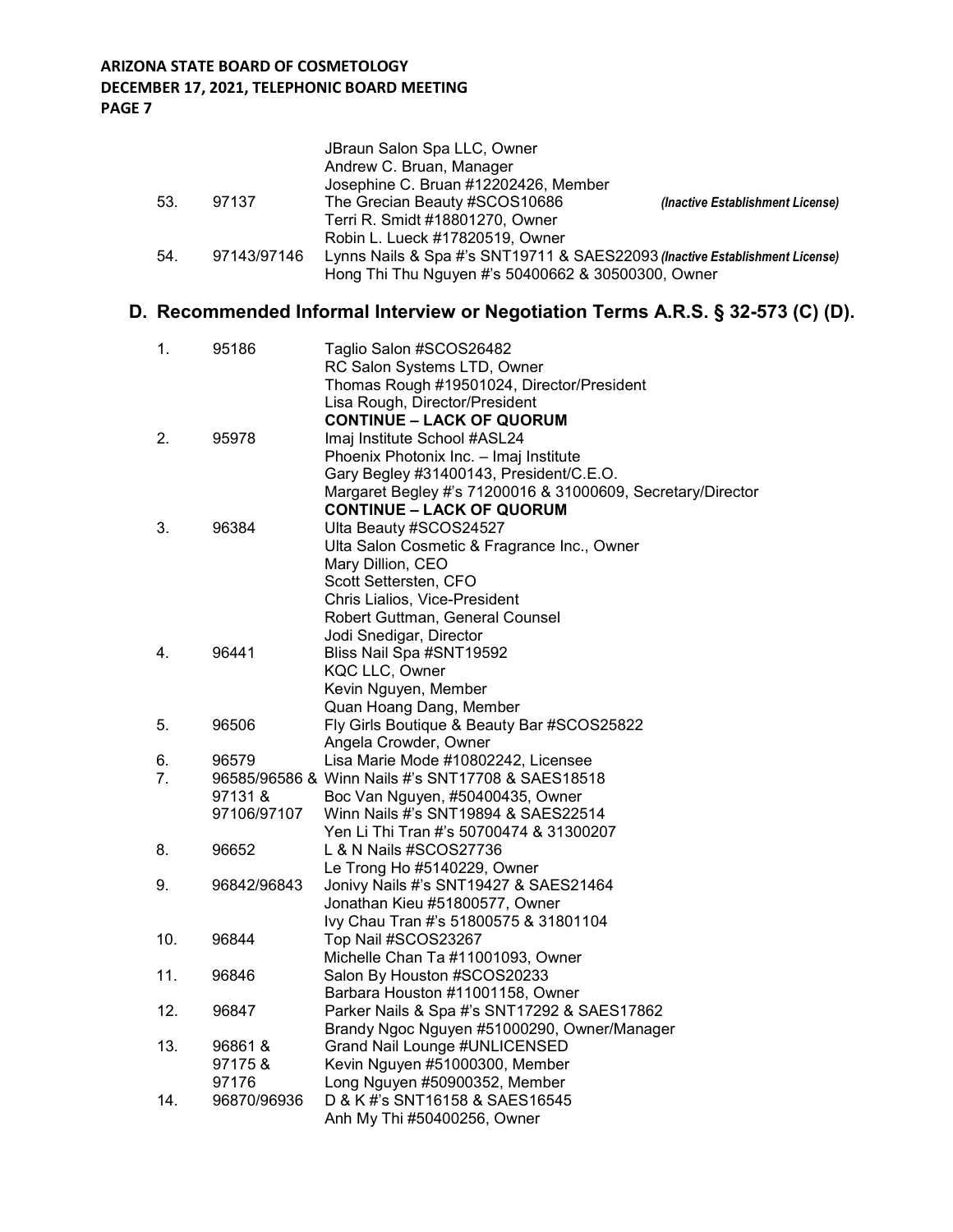# **DECEMBER 17, 2021, TELEPHONIC BOARD MEETING**

| 15. | 96881       | Elite Nails & Spa #SNT18781<br>Elite Nails & Spa LLC, Owner                                                                                                                         |
|-----|-------------|-------------------------------------------------------------------------------------------------------------------------------------------------------------------------------------|
| 16. | 96917       | Thuy T. Stanfield #51300150, Member<br>Hot Desert Hair Salon #SCOS28836<br>Hot Desert Hair Salon LLC, Owner<br>Michael Harold Jurczak, Member<br>Susan L. Jurczak #10100627, Member |
| 17. | 96930/96937 | Pamela Teer #12000198, Licensee<br>Century Nails Spa #'s SNT19752 & SAES22161<br>Thanh Congle #52000046, Owner                                                                      |
| 18. | 96938       | Nail Artistas LLC #SNT19616<br>Nail Artistas LLC, Owner<br>Patricia Olmedo Hernandez #51405367, Member<br>Joanna Coronado Noriega #51500509, Member                                 |
| 19. | 96967       | Cosmic Beauty Lounge #SCOS31610<br>Cosmic Beauty Lounge LLC, Owner<br>Anaiza Molina #11602300, Owner                                                                                |
| 20. | 96968       | Arizona Academy of Beauty #CSL6<br>Arizona Academy of Beauty Inc., Owner<br>Stewart White, Manager<br>Carey White, Manager<br>Maria Elias #90700042, Instructor in Charge           |
| 21. | 96981       | Xanderlyn Salon LLC #SCOS30548<br>Gabrielle L. Miley #194000267, Owner                                                                                                              |
| 22. | 96991       | Kaylyn Ragatz #11402296, Licensee                                                                                                                                                   |
| 23. | 96997       | National Hair Center #SCOS26447<br>National Hair Centers/GD & D Hair Solutions Inc., Owner<br>Sean Dirodis, Member                                                                  |
| 24. | 97001       | Paradise Nails Spa 1 #SNT19149<br>Dang The Pham #50400292, Owner                                                                                                                    |
| 25. | 97002/97003 | Deluxe Nail Bar LLC #'s SNT19110 & SAES20805<br>Deluxe Nail Bar LLC, Owner<br>Uyen Ham Nguyen, Member                                                                               |
| 26. | 97004       | Divine Nails II #SNT17656<br>Divine Nails II LLC, Owner<br>Phuong Kim Tran, Member                                                                                                  |
| 27. | 97005       | Nail Touch ABPA Hedren Nails & Spa #SNT19109<br>ABPA Hedren Nails and Spa LLC, Owner<br>Hien Tran, Member                                                                           |
| 28. | 97006       | Hung Minh Nguyen #50800589, Member<br>Nail Time & Wax #SNT19178<br>Eden Gillespie LLC, Owner                                                                                        |
| 29. | 97007       | Eden Gillespie #51800105, Member<br>Jaunty Salon #SCOS27711<br>Patricia L. Green #10701662, Owner                                                                                   |
| 30. | 97009       | Alba Salon #SCOS27354<br>Albana Lika #11302430, Owner                                                                                                                               |
| 31. | 97012       | Shear Vibes #SCOS29377<br>Rachel Mcilvain #19200913, Owner                                                                                                                          |
| 32. | 97014       | Grand Nails on 39th #SNT19613<br>Grand Nails on 39th LLC, Owner<br>Kevin Do, Member                                                                                                 |
| 33. | 97026       | Kelly Doan #51900048, Member<br>La Ultima Design Salon #SCOS18436<br>John Cruz #17112081, Owner                                                                                     |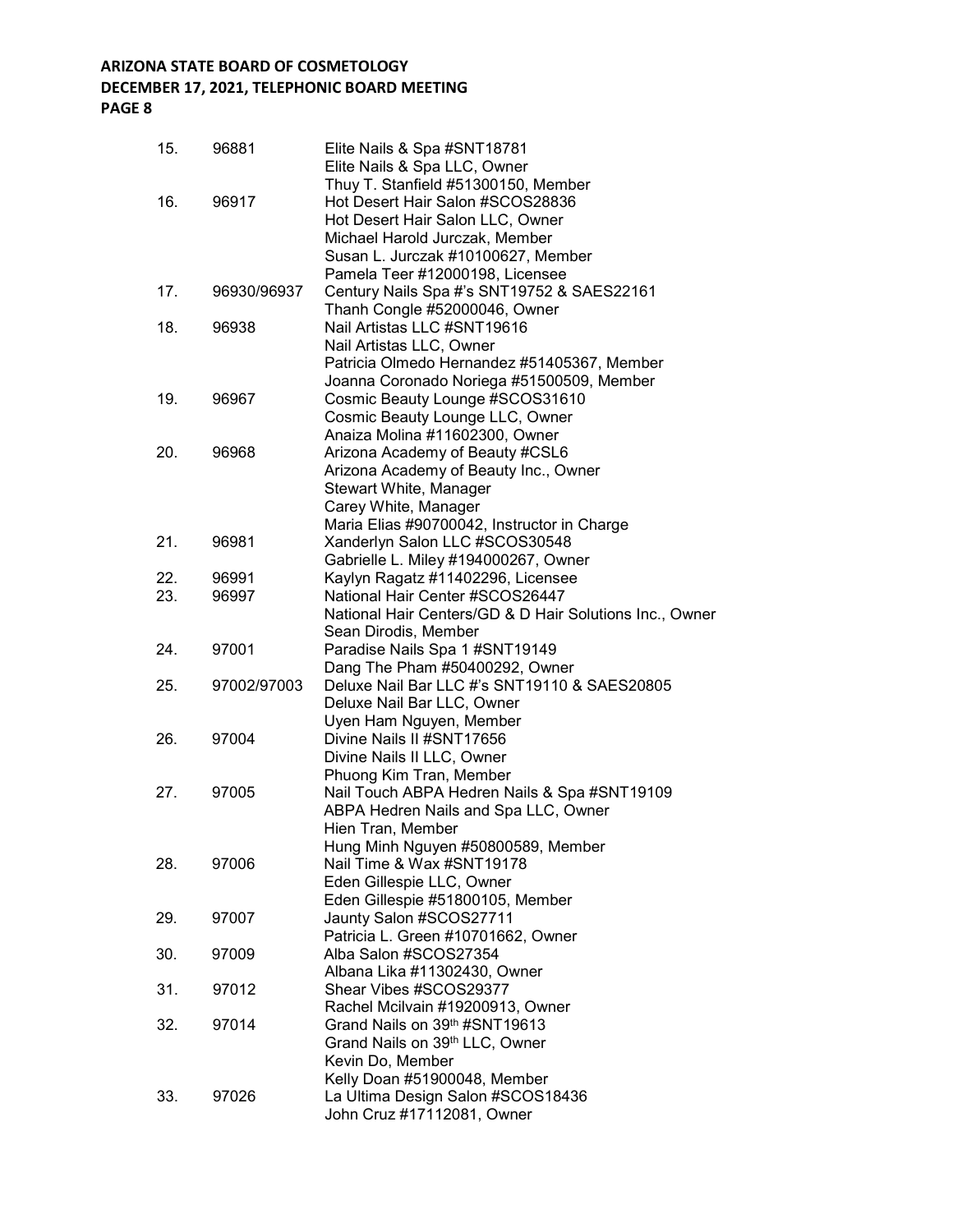# **DECEMBER 17, 2021, TELEPHONIC BOARD MEETING**

**PAGE 9**

| 34. | 97029       | Indulgence Head 2 Toe #SCOS17194<br>Tawnya & Vince Enterprises, Owner                  |
|-----|-------------|----------------------------------------------------------------------------------------|
| 35. | 97030       | Tawnya Cline #59918706, President/Director<br>Fantastic Sams Fountain Hills #SCOS28255 |
|     |             | Hana Bay LLC, Owner                                                                    |
|     |             | Jack Leibert, Manager                                                                  |
| 36. | 97039       | Top Nails by Mary #SNT17392                                                            |
|     |             | Pha T Tran #59800128, Owner                                                            |
| 37. | 97046       | Hair 2000 Beauty Salon #SCOS9287                                                       |
|     |             | Karen Graham #18225236, Owner                                                          |
| 38. | 97063       | L & N Nails #SCOS27736                                                                 |
|     | 97064       | Le Trong Ho #51400229, Owner                                                           |
| 39. |             | Amour Beauty Room#SNT19172                                                             |
|     |             | Amour Beauty Room LLC, Owner                                                           |
|     |             | Le Oahn Nguyen Ho#50400707, Member                                                     |
| 40. | 97075/97076 | Passion Nail Salon #'s SNT18426 & SAES19634                                            |
|     |             | Kieu Nga T Nguyen #50500106, Owner                                                     |
| 41. | 97103       | APUS Nails Spa & Lashes #SAES22080                                                     |
|     |             | APUS Nails Spa & Lashes LLC, Owner                                                     |
|     |             | Tra Thanh Nguyen, Manager                                                              |
|     |             | Giang Huong Le, Member                                                                 |
|     |             | Kelly Ho Vo #'s 50401170 & 30500374, Member                                            |
| 42. | 97112       | Lyna Dang #31400900, Member<br>Young Forever #SCOS23245                                |
|     |             | Young Forever LLC, Owner                                                               |
|     |             | Laci E. Watkins #10501112, Member                                                      |
| 43. | 97117       | Twisted Strands #SCOS25655                                                             |
|     |             | <b>Twisted Strands LLC, Owner</b>                                                      |
|     |             | Jodi N. Bordes #10224959, Member                                                       |
| 44. | 97119       | Dakota London Hair Extensions #SCOS29863                                               |
|     |             | Dakota London Hair Extensions LLC, Owner                                               |
|     |             | Scott Cotten, Manager                                                                  |
|     |             | Kathryn Cotten, Member                                                                 |
| 45. | 97120       | Polish Me Pretty Nail Bar #SNT19935                                                    |
|     |             | Kim Chi T Nguyen #50700810, Owner                                                      |
| 46. | 97122       | Gurl Bang #SCOS29850                                                                   |
|     |             | Gurl Bang LLC, Owner                                                                   |
|     |             | Christina Michelle Tapp #11000838, Member                                              |
| 47. | 97124       | MS Nail #SNT19887                                                                      |
|     |             | Nhu Y Thi Tran #51800089, Owner                                                        |
| 48. | 97125       | Beauty Boutique Hair Salon & Extension Bar #SCOS27182                                  |
|     |             | Beauty Boutique Hair Salon & Extension Bar LLC, Owner                                  |
|     |             | Sandra Solial #11300965, Member                                                        |
| 49. | 97126/97127 | MD Nail Spa #'s SNT19540 & SAES21713                                                   |
|     |             | Dan Tran, Owner                                                                        |
| 50. | 97129       | Paris Nails Lounge #SNT19958                                                           |
|     |             | Paris Beauty Lounge Inc., Owner                                                        |
|     |             | Lanni P. Bui #52000280, President                                                      |
| 51. | 97130       | Whisper Wax and Lash Bar #SAES21733                                                    |
|     |             | Whisper Wax and Lash Bar LLC, Owner                                                    |
|     |             | Celeste Marquez #31200679, Member                                                      |
| 52. | 97141       | Vanity Nail Bar #SCOS29220                                                             |
|     |             | Vanity Nail Bar / S & C Management LLC, Owner                                          |
|     |             | Cindy Fernandez, Member                                                                |
|     |             | Susan Fernandez, Member                                                                |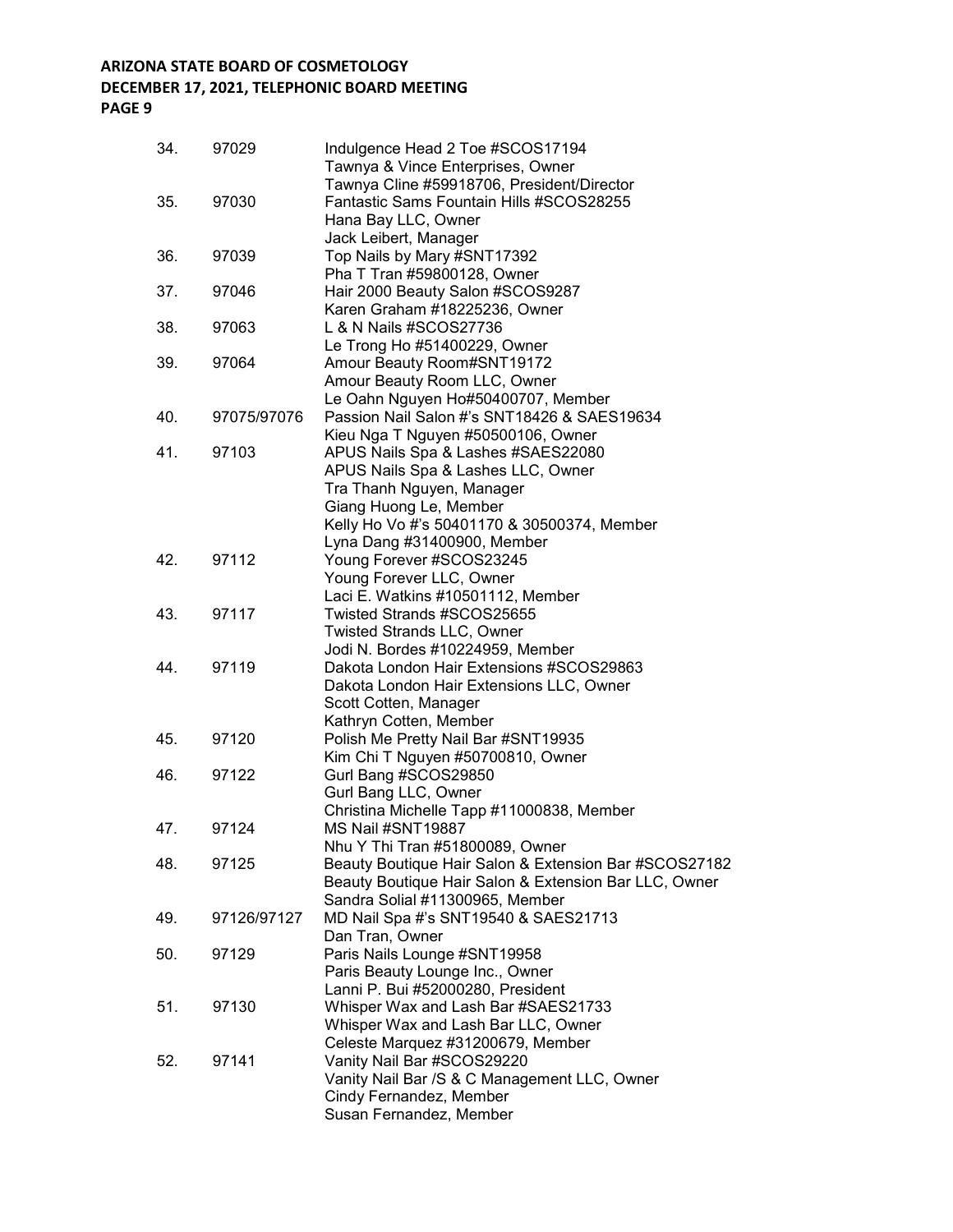| 53. | 97157/97158 | Jay's Creative Nails and Spa #'s SNT19672 & SAES21997<br>Bich Tuyen T Le #50000384 & 31700849, Owner     |
|-----|-------------|----------------------------------------------------------------------------------------------------------|
| 54. | 96832       | All Beauty College License No. CSL170<br>Gerard Guedon, Owner<br>Heather Elwell, Director/Student/Member |
|     |             | Paula Pickett, Cosmetologist Instructor Provisional License No. P42105636                                |
|     |             | Barbara Lewis, Instructor-in-Charge, License No.91100018                                                 |
| 55. | 97114       | All Beauty College, Unlicensed                                                                           |
|     |             | Gerard Guedon, Owner                                                                                     |
|     |             | Heather Elwell, Director/Member                                                                          |
|     |             | Paula Pickett, Cosmetologist Instructor Provisional License No. P42105636                                |
| 56. | 97115       | All Beauty College License No. CSL00233                                                                  |
|     |             | Gerard Guedon, Owner                                                                                     |
|     |             | Heather Elwell, Director/Student                                                                         |
| 57. | 97116       | All Beauty College License No. CSL00226                                                                  |
|     |             | Gerard Guedon, Owner                                                                                     |
|     |             | Heather Elwell, Director/Student                                                                         |

### **END OF CONSENT AGENDA**

### **AT THIS TIME CHAIRMAN WILL BE SWEARING IN THE STAFF WHO WILL BE TESTIFYING**.

### **STEP 2: INFORMAL INTERVIEWS A.R.S. § 32-573 (C) (D).**

## **A. Without Negotiation Options**

| 1.             | 96875/96876                        | Rosie Nails #'s SNT16495 & SAES21358<br>Bich Tuyen T Le #'s 50000384 & 31700849, Owner<br>Minh V Vu #50000151, Manager                                         | $9:30$ a.m. |
|----------------|------------------------------------|----------------------------------------------------------------------------------------------------------------------------------------------------------------|-------------|
| 2              | 96893                              | Dawn Marie Barroso #91200044, Instructor                                                                                                                       | 9:30a.m.    |
| 3              | 97020                              | Rosalinda Montoya #19815667, Licensee                                                                                                                          | $9:30$ a.m. |
|                | <b>B. With Negotiation Options</b> |                                                                                                                                                                |             |
| $\mathbf{1}$ . | 96837/96840                        | GV Nail Spa #'s SNT14741 & SAES16309<br>Tuyet Truong #59929990, Owner<br>Continued from November's Board Meeting                                               | 9:30a.m.    |
| 2.             | 96868/96869                        | Luxe Nail Bar by Ivy #'s SNT19170 & SAES20918<br>Luxe Nail Bar by Ivy LLC, Owner<br>Thy V. Nguyen #59716327, Member<br>Continued from November's Board Meeting | 9:30a.m.    |
| 3.             | 96506                              | Fly Girls Boutique & Beauty Bar #SCOS25822<br>Angela Crowder, Owner/Manager                                                                                    | 9:30a.m.    |
| 4.             | 96810                              | Pro Ten Nails Wax & Spa #SNT19830<br>Thanh T. Tran #50800301, Owner                                                                                            | 9:30a.m.    |
| 5.             | 96811                              | AZ Nail & Spa #SNT16007<br>AZ Nail & Spa 101 LLC, Owner                                                                                                        | 9:30a.m.    |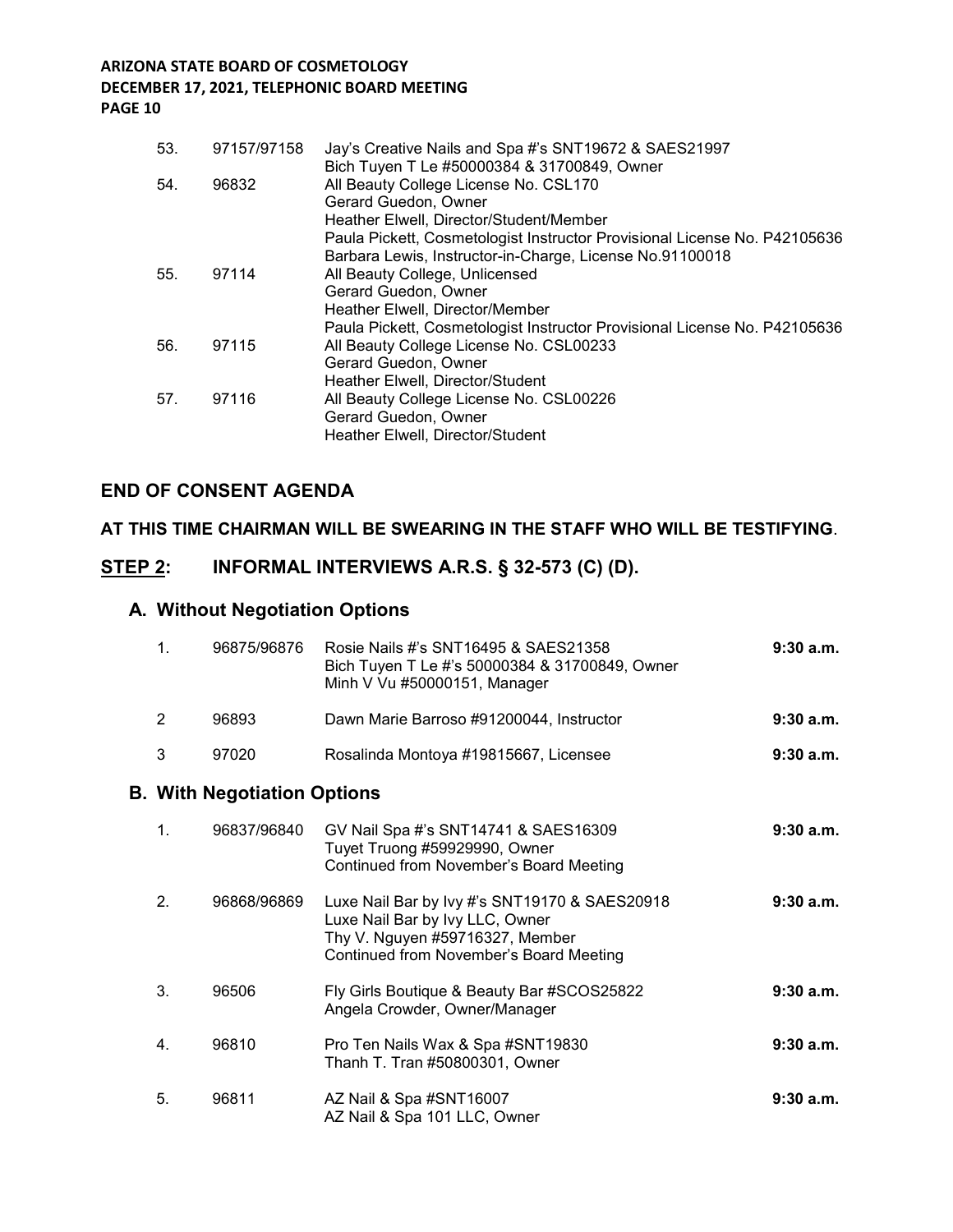|     |             | David Grady #50300313, Member<br>Mimi Nguyen #50100227, Member<br><b>NEGOTIATED \$250</b>                                                                               |             |
|-----|-------------|-------------------------------------------------------------------------------------------------------------------------------------------------------------------------|-------------|
| 6.  | 96816       | Legacy Nails & Spa #SNT18369<br>True Legacy LLC, Owner<br>Rick Tran, Member<br>Trinet Le, Member                                                                        | 9:30a.m.    |
| 7.  | 96855       | Picture Rocks Hair Care #SCOS3886<br>Janet Kennedy Meyers #91000074, Owner                                                                                              | 9:30a.m.    |
| 8.  | 96856       | Victoria's Beauty Salon #SCOS18998<br>Marena Lopez #10401794, Owner<br><b>NEGOTIATED \$250/PAID</b>                                                                     | 9:30a.m.    |
| 9.  | 96891       | KB Beauty Lab #SCOS30040<br>KB Beauty Lab LLC, Owner<br>Myung-Joo Shin, Member<br>Keumbit Hwang #12100053, Member<br><b>NEGOTIATED \$250/PAID</b>                       | 9:30a.m.    |
| 10. | 96933       | American Hair Family Haircutters #SCOS4835<br>Nick G Clement #18500422, Owner                                                                                           | 9:30a.m.    |
| 11. | 96934       | Latruce Nail Salon & Spa LLC #SNT19021<br>RC Nails LLC, Owner<br>Brian Duy Tran #50500362, Manager<br>Tracy Kim Trinh #10401186, Member<br><b>NEGOTIATED \$250/PAID</b> | 9:30a.m.    |
| 12. | 97021       | Sonya M. Barba #12100882, Licensee                                                                                                                                      | 9:30a.m.    |
| 13. | 97069/97070 | Sunwest Nails and Spa LLC #'s SNT19678 & SAES22003<br>Sunwest Nails and Spa LLC, Owner<br>Linh Nguyen #31400230, Member<br>Zhu Zhang, Member<br><b>NEGOTIATED \$500</b> | $9:30$ a.m. |
| 14. | 97099       | Tracy Newson #32000394, Licensee<br><b>NEGOTIATED \$150/PAID</b>                                                                                                        | 9:30a.m.    |
| 15. | 97102       | ABC Nails #SNT19666<br>Bao Phuong Tran Le #51200084, Owner<br><b>NEGOTIATED \$500/PAID</b>                                                                              | 9:30a.m.    |
| 16. | 97156       | Felicie Thomas #10200521, Member                                                                                                                                        | 9:30a.m.    |

# **STEP 3:**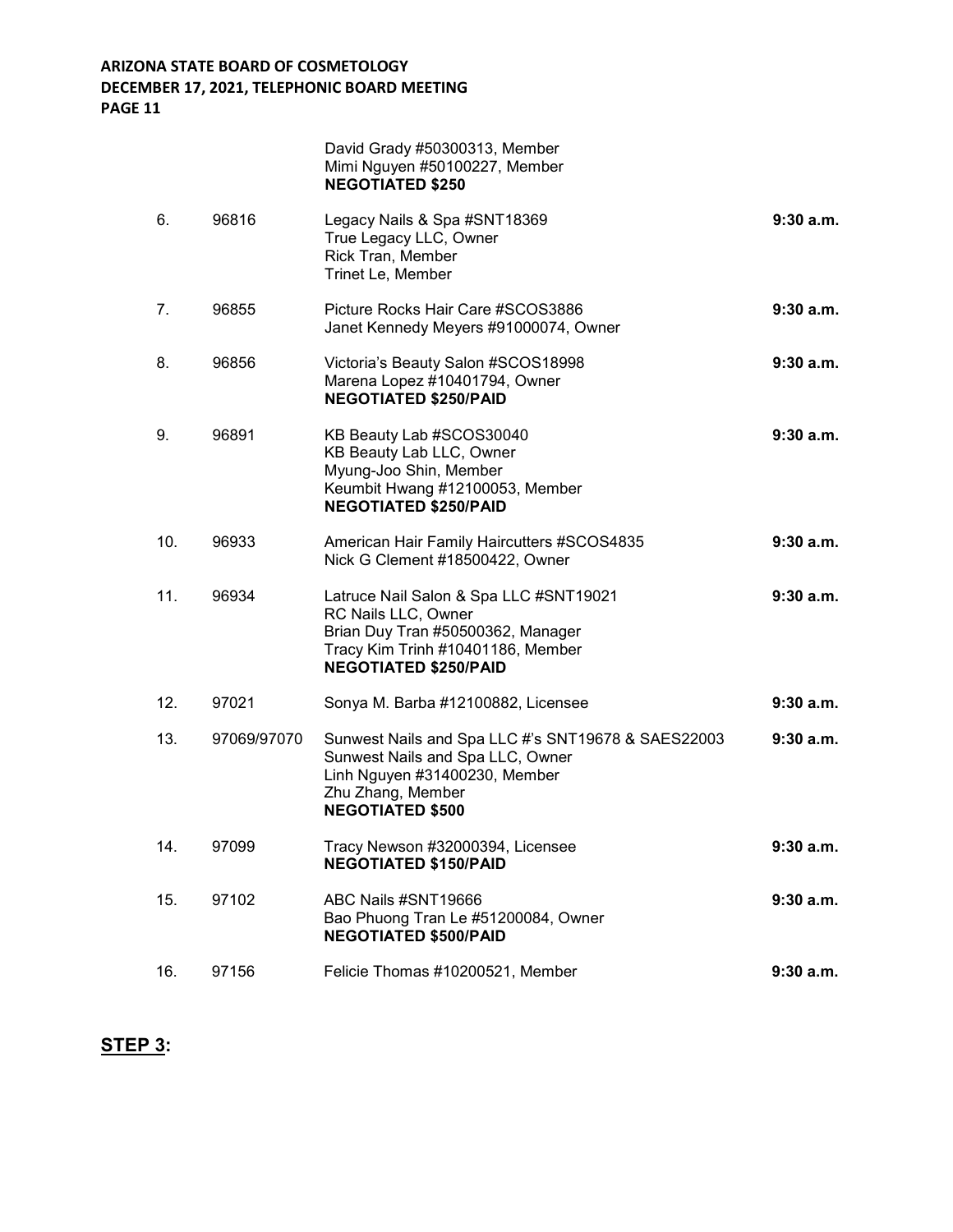# **ALL ITEMS BELOW INCLUDE BOARD AUTHORITY FOR DISCUSSION, CONSIDERATION AND POSSIBLE ACTION:**

The Board may go into Executive Sessions for the purpose of obtaining legal advice from the Board's attorney on any of the agenda items under Step 3 pursuant to A.R.S. § 38.431.03  $(A)(3)$ .

The Board may vote to go into Executive Session to discuss and consider records exempt by law from public inspection, including the receipt and discussion of information, or testimony that is confidential by State of Federal Law on all agenda items under Step 3 pursuant to A.R.S. § 38-431.03 (A)(2).

**A. Review, Discussion and Possible Action on Appeal from a Denial of Application.**

None

**B. Review, Discussion and Possible Action on Motion to Deem A.R.S. § 32-573 (E).**

None

**C. Report, Discussion and Possible Action on Opening a Complaint Pursuant to A.R.S. § 32-572 (A) (2) (6) (B) (C) (2) (D) and A.R.S. § 32-573 (A).**

None

**D. Review, Discussion and Possible Action on Respondent's Letter following Orders of Revocation.**

None

**E. Review, Discussion, and Possible Action to Amend Allegations of Statutory and Rule Violations in a Matter Moved to Formal Hearing.**

None

**F. Formal Hearing Pursuant to A.R.S. § 32-573 (D) or in the Alternative Accept Signed Consent Agreement for Voluntary Revocation of License Pursuant to A.R.S. § 32-573 (E).**

None

**G. Review, Discussion and Reconsideration on Denial of Application and Possible Action on Opening an Investigation Pursuant to A.R.S. § 32-571 (A) (1).**

None

**H. Review, Discussion and Possible Action on Request for Extension of Time to Comply with the Board Order.**

None